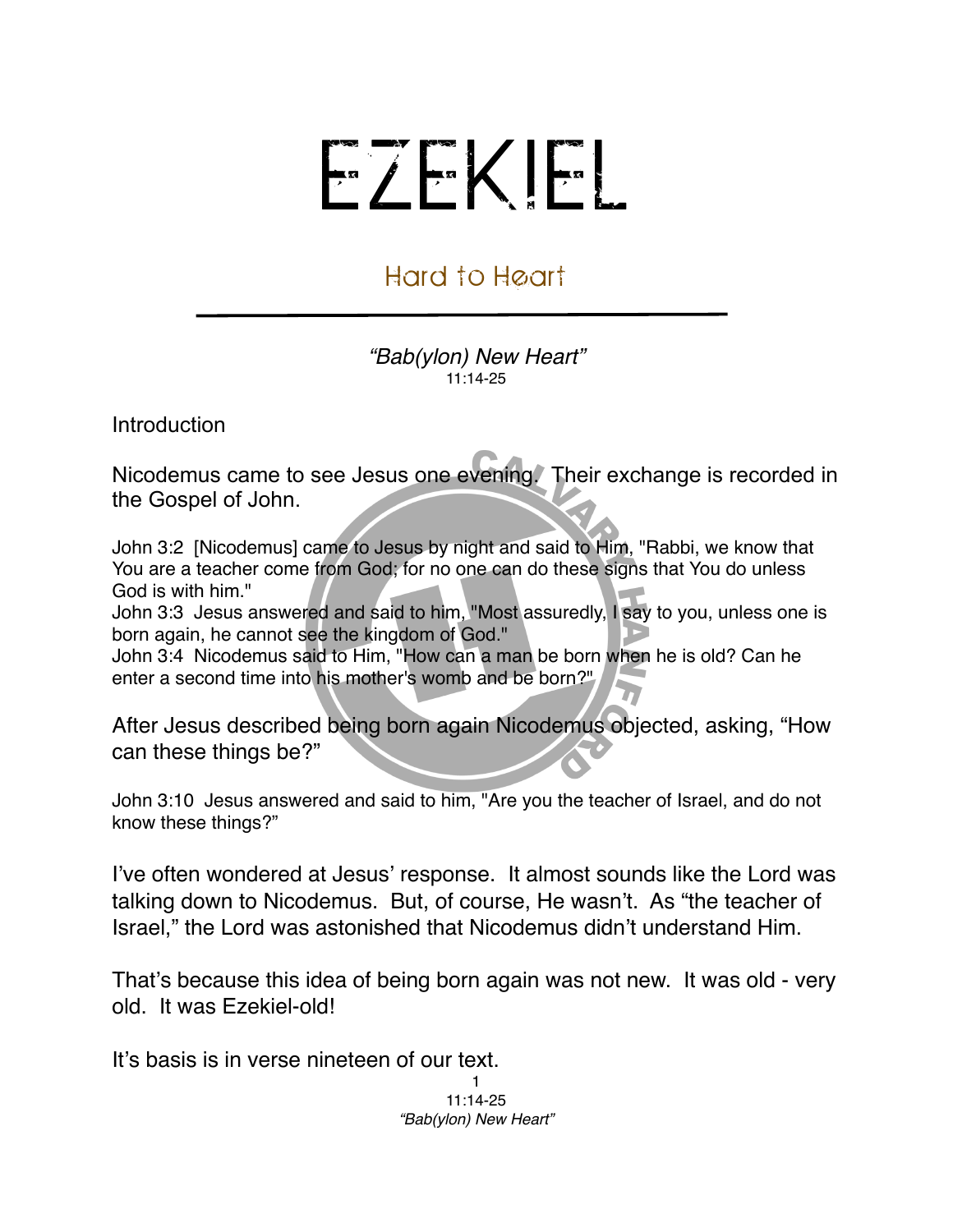Ezekiel 11:19 Then I will give them one heart, and I will put a new spirit within them, and take the stony heart out of their flesh, and give them a heart of flesh,

God promised His people that He would one day "put a new spirit within them." They would have "a heart of flesh." It's the new birth being promised.

I don't fault Nicodemus. I don't think I've ever totally put this together before and I have the benefit of already being born again. It's just interesting to realize that every page of Scripture tells the same story of redemption. Jesus is on every page.

The second half of chapter eleven answers Ezekiel's question from verse thirteen, "Ah, Lord God! Will You make a complete end of the remnant of Israel?"

No, He would not. What follows is the first real promise of restoration in the book - and it's a doozy!

Ezekiel 11:14 Again the word of the Lord came to me, saying,

I paused on this word "again." Ezekiel simply meant that the Lord gave him additional information. But it reminded me of how precious is the Word of God and the ministry of the Holy Spirit. How many times every day, if we remain spiritually sensitive, could we say, "again the word of the Lord came to me." God is constantly giving me perspective, sharing His heart, showing me opportunities. Again and again and again.

Ezekiel 11:15 "Son of man, your brethren, your relatives, your countrymen, and all the house of Israel in its entirety, are those about whom the inhabitants of Jerusalem have said, 'Get far away from the Lord; this land has been given to us as a possession.'

The inhabitants of Jerusalem thought themselves superior to the Jews who had been taken away captive. They acted like they were better off that those carried away were gone.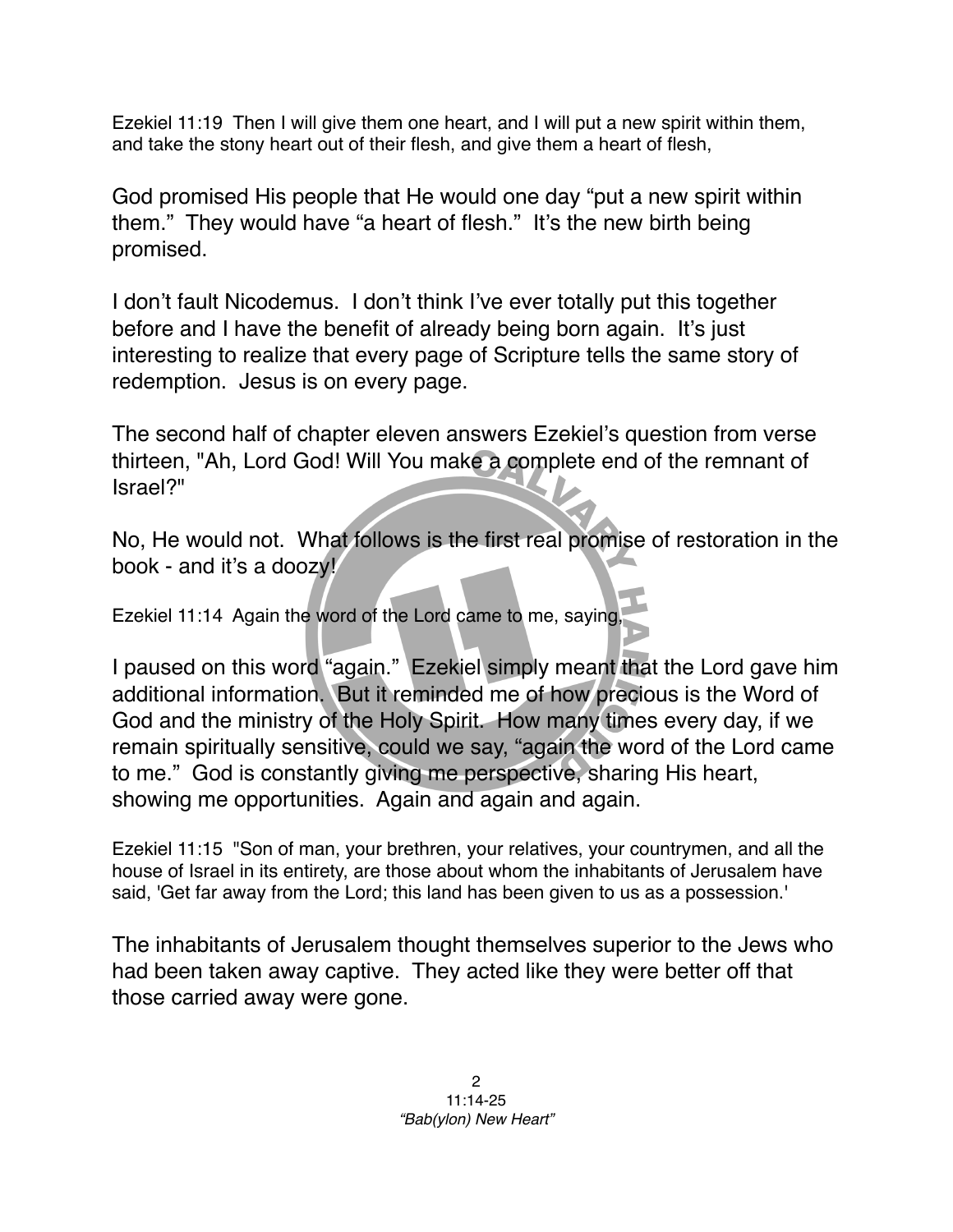All I can say is, Wow. We know from the Book of Daniel that the Babylonians carried away the best of the people, in many cases the most spiritual. Yet to comfort themselves those who remained claimed superiority because they were in proximity to the Temple where the Lord's glory was physically present.

It's amazing how much spiritual pride you can muster in the energy of the flesh! If someone I am having a problem with gets sick, then that is God getting his or her attention. If I get sick then it's simply a trial so God can increase my already profound faith!

You need to look at the facts, not your feelings. The Jews remaining in Jerusalem were continuing in idolatry and rebellion. Their physical proximity to the Temple had nothing to do with them spiritually.

Ezekiel 11:16 Therefore say, 'Thus says the Lord God: "Although I have cast them far off among the Gentiles, and although I have scattered them among the countries, yet I shall be a little sanctuary for them in the countries where they have gone." '

Before we can talk about this verse we need to clean-up its translation. Here is how it reads in the NIV.

Ezekiel 11:16 "Therefore say: 'This is what the Sovereign LORD says: Although I sent them far away among the nations and scattered them among the countries, yet for a little while I have been a sanctuary for them in the countries where they have gone.'

Big difference between "I shall be a little sanctuary for them" and "for a little while I have been a sanctuary for them."

On the basis of the "little sanctuary," the Jews in the Middle Ages called synagogues "little sanctuaries." But clearly God was not talking about a meeting place at all. He would be their sanctuary while they were scattered in all the countries of the world.

Yes, Jerusalem is of critical importance in redemptive history. Yes, the Temple will again play an important role. Still God could tabernacle with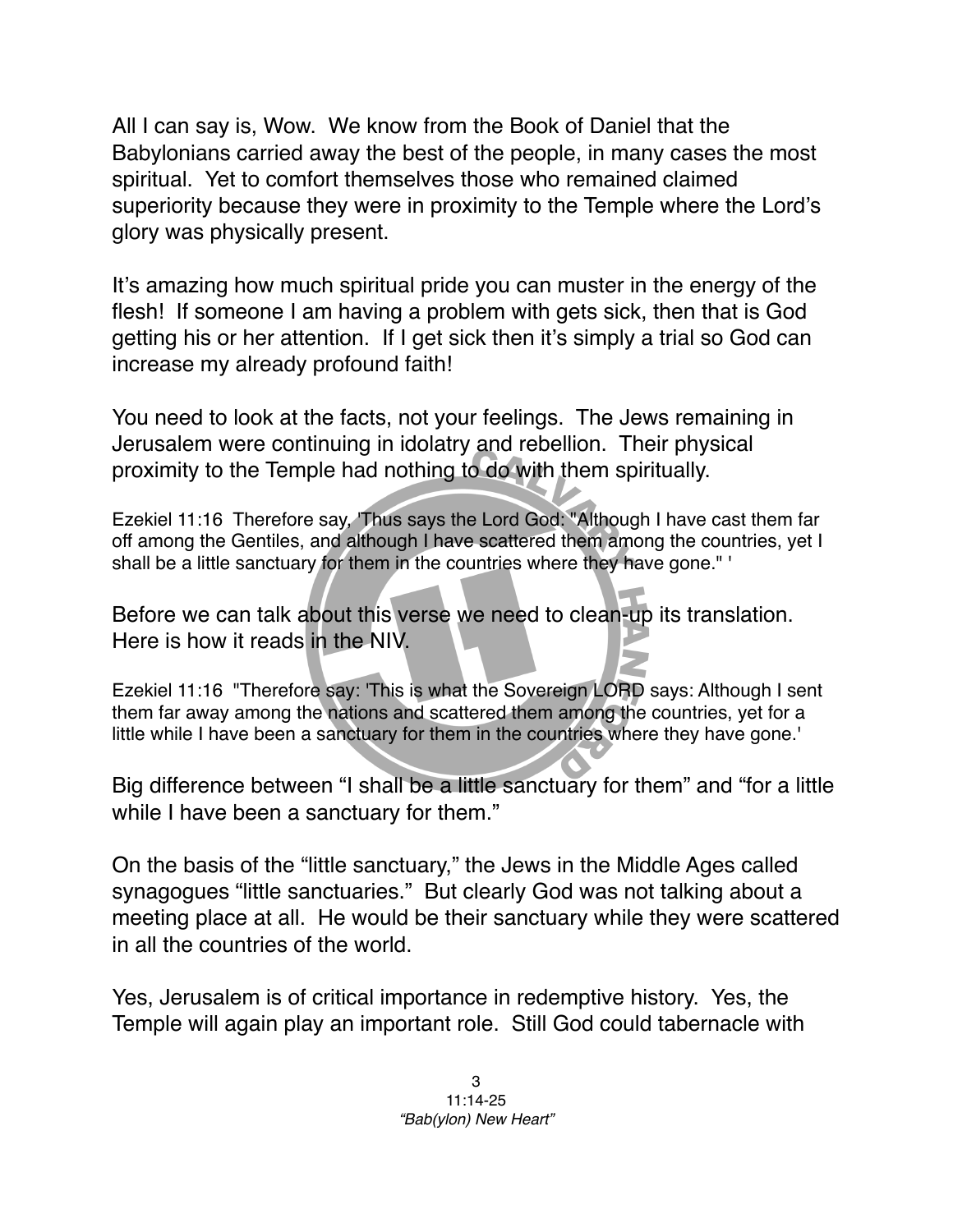any willing and obedient heart apart from them being in the land with a functioning Temple.

The promise here, for the exiles, is that God would tabernacle among them once He left Jerusalem. Not visibly as He had there in the Holy of Holies, but spiritually to those seeking after Him.

Ezekiel 11:17 Therefore say, 'Thus says the Lord God: "I will gather you from the peoples, assemble you from the countries where you have been scattered, and I will give you the land of Israel." '

We see this as having some immediate fulfillment in the time after the Babylonian captivity when Ezra and Nehemiah led the return to the land. But it is a bigger, broader promise that looks beyond that return and promises the Jews still scattered today that in a future time they will dwell in their land at the very heart of God's kingdom on the earth.

He is the "sovereign Lord." We can trust His providence to accomplish everything He has promised and prophesied.

Ezekiel 11:18 And they will go there, and they will take away all its detestable things and all its abominations from there.

Though still looking to the future, the Lord's comment here reminded everyone of the truth of the moment. Those remaining in Jerusalem could talk all day about how spiritual they were. In fact, they were continuing to worship "detestable things and... abominations."

Look at the facts of a matter - not your feelings.

Ezekiel 11:19 Then I will give them one heart, and I will put a new spirit within them, and take the stony heart out of their flesh, and give them a heart of flesh,

Ezekiel's promise refers to the permanent indwelling of the Holy Spirit in Israel. Before the Church Age the Holy Spirit indwelt select individuals. This was generally a temporary enablement for a special task. However, in the future kingdom the Holy Spirit will indwell all believing Israelites.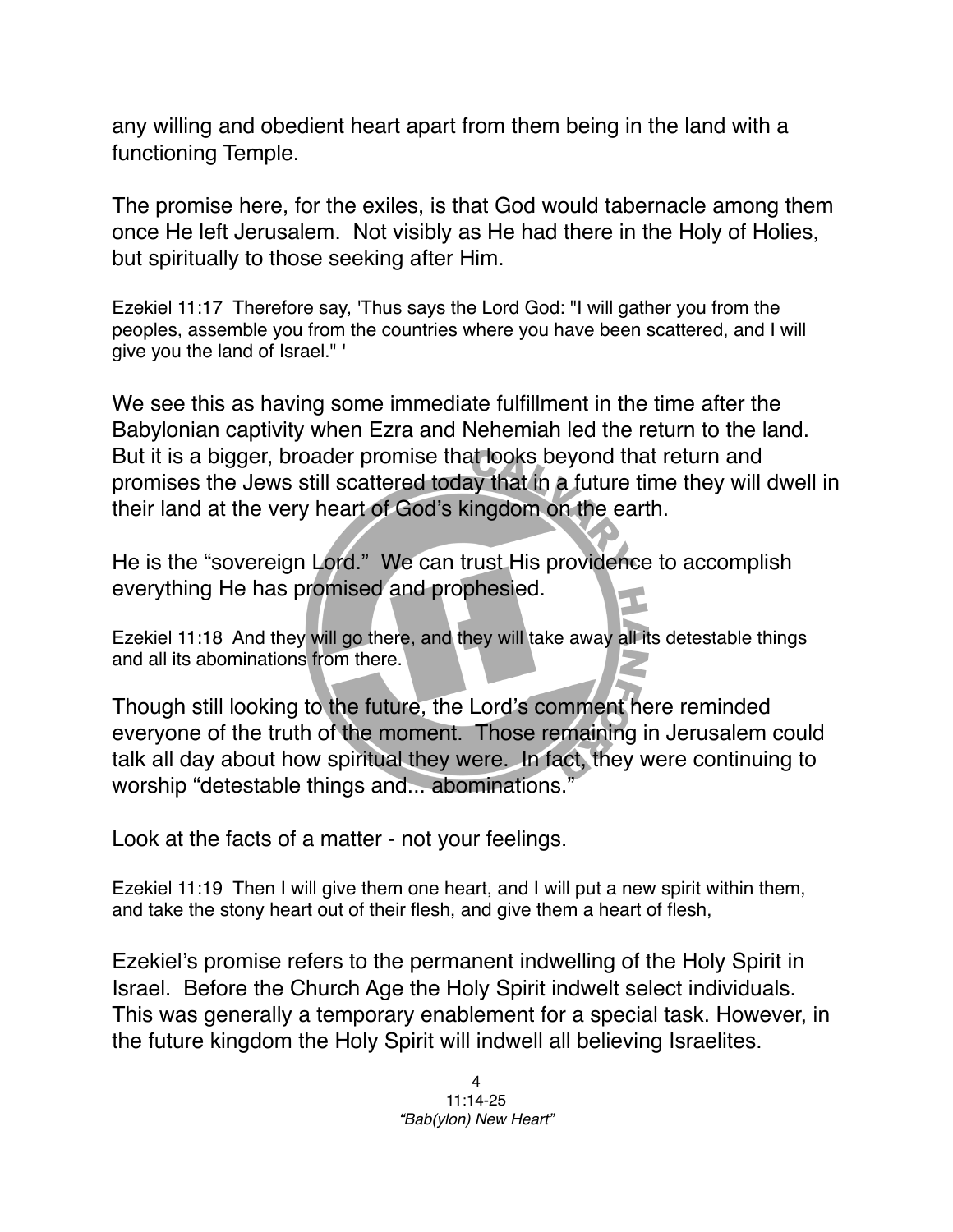In the mean time the church enjoys the spiritual benefit of indwelling that was promised to the Jews. This is, indeed, the Scripture from which Nicodemus ought to have understood the new spiritual birth.

Ezekiel 11:20 that they may walk in My statutes and keep My judgments and do them; and they shall be My people, and I will be their God.

First God changes you. He gives you a new heart in the new birth and makes you a new creation. Then, and only then, can you walk with Him in ways that are pleasing to Him. Only then can you be in a relationship with Him.

In our Sunday night Cal-TEC a good question was raised about the Law versus grace. Do we still keep the Law, e.g., the ten commandments?

The answer is Yes and No. We are not under obligation to keep the Law but as Christians nine of the ten commandments are restated for us and we are to obey them. The one that isn't is the commandment to keep the Sabbath.

How do we approach keeping the Law? Look at it this way. Thou shalt not commit adultery. Agreed. We must ʻkeep' that law. How?

If I love my wife, and if I love my brothers and sisters in the Lord, and if I love all those who are lost whom Jesus loves, I won't commit adultery. Love keeps the Law for me as I simply yield to the indwelling Holy Spirit.

Ezekiel 11:21 But as for those whose hearts follow the desire for their detestable things and their abominations, I will recompense their deeds on their own heads," says the Lord God.

The Jews remaining in Jerusalem provide a good example of those who put any faith in external rituals. If you read the Book of Jeremiah you will see that they still went to the Temple and they continued in its rituals. But they also did these other detestable abominations.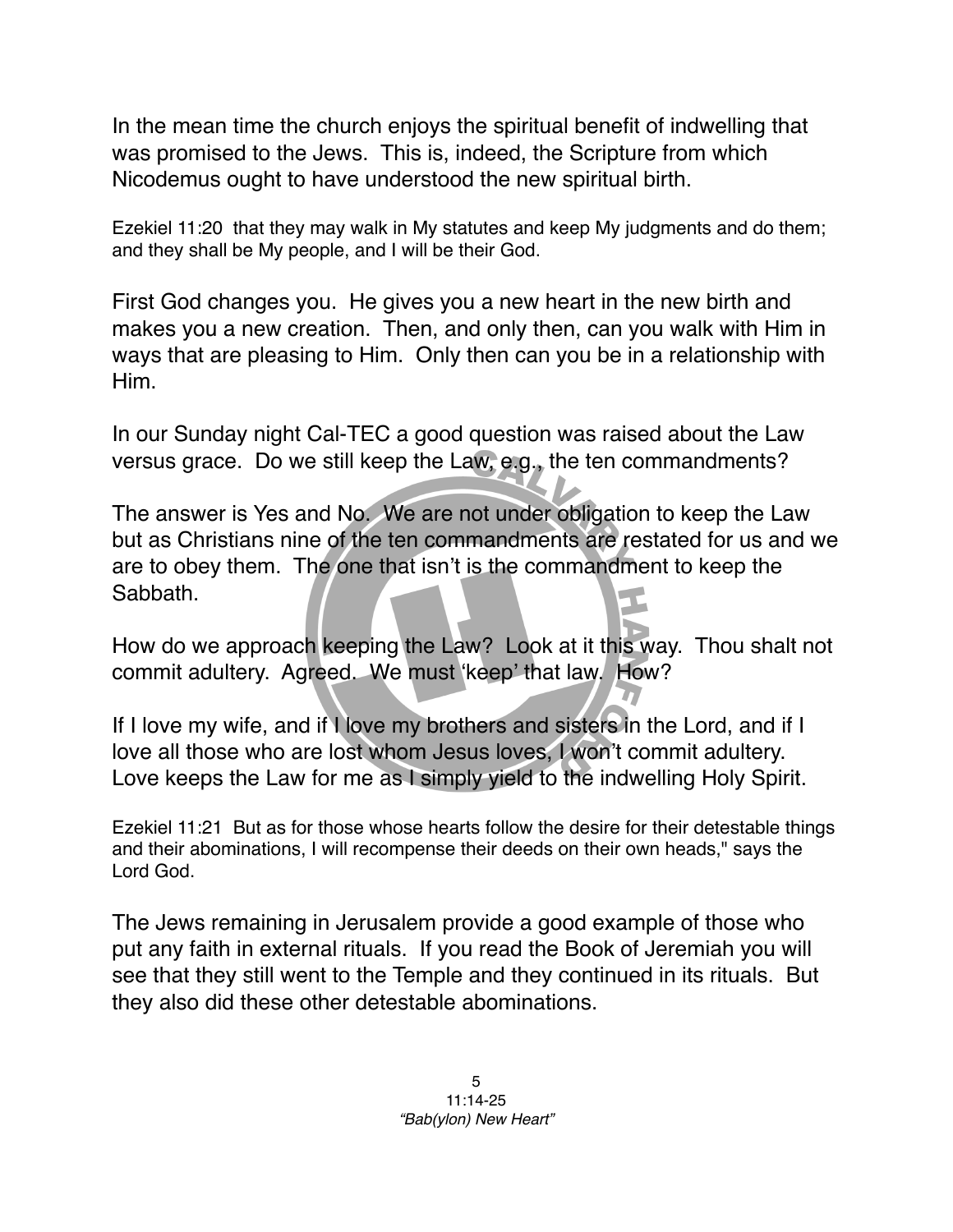Legalism always leads to that kind of double standard.

If you try to keep the Law as a way of salvation you will be judged by it. You're already condemned because you've broken it multiplied times.

Ezekiel 11:22 So the cherubim lifted up their wings, with the wheels beside them, and the glory of the God of Israel was high above them.

Ezekiel 11:23 And the glory of the Lord went up from the midst of the city and stood on the mountain, which is on the east side of the city.

For a while the glory of the Lord, His physical presence, has been departing the Temple and the city. He paused for a while to show His reluctance but now He was leaving.

The "mountain" on the "east side of the city" is the Mount of Olives. Thus the glory of the Lord departed from the Mount of Olives.

It is more than symbolic that Jesus, in His resurrection glory, ascended into Heaven from that same spot. He will return at His Second Coming to that same spot.

It was from the Mount of Olives that Jesus pronounced woe upon Jerusalem and the Jews for rejecting His offer to establish the kingdom. He predicted their second destruction.

In Jesus God's glory returned to the earth but He was rejected by the Jews. The glory again departed from them but will return to them.

I ran across an interesting quote by a Jewish rabbi which reads, "Rabbi Jonathan said, Three years and a half the Shekinah stayed upon the Mount of Olives, in the hope that Israel would do penance; but they did none." Rabbi Jonathan wrote commentary in the second century.

It's not biblical but, if it is true, it is interesting when you consider that when Jesus was on earth His ministry lasted three and one-half years before His glory departed back to Heaven.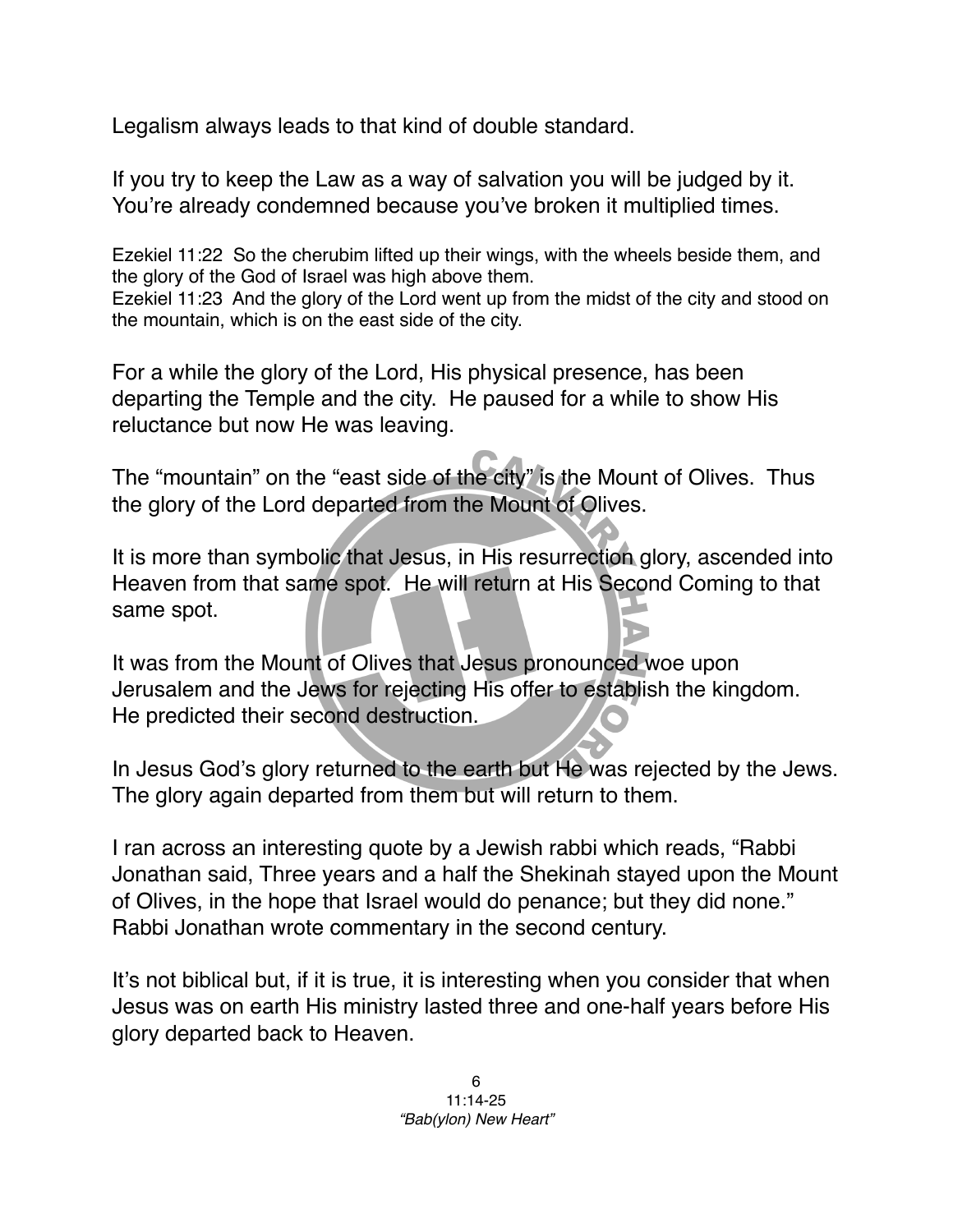Mean time His glory resides in His body on the earth, in His church. It isn't visible physically - although it can manifest itself at times. Stephen, the first martyr, gave visible signs of God's glory in him. We are His spiritual glory revealing the Lord by grace.

Ezekiel 11:24 Then the Spirit took me up and brought me in a vision by the Spirit of God into Chaldea, to those in captivity. And the vision that I had seen went up from me. Ezekiel 11:25 So I spoke to those in captivity of all the things the Lord had shown me.

Ezekiel had been carried away from Babylon to Jerusalem for this vision. He was returned. He shared with the exiles what God had shown him.

One commentary noted,

[Ezekiel] and people of like mind were at the center of God's will even though their circumstances made them seem like castaways and a bunch of nobodies. The leaders of Jerusalem, on the other hand, looked to the casual observer as if they had it made and could expect to enjoy a long and prosperous life in the capital of Judah. In reality, *they were the castaways!* Their days were numbered, and in a few short years the horrible miseries of siege and bloody defeat predicted in chapters 4-7 would come upon them.

Externals tell us nothing. Matthew Henry said, "it is better to be in Babylon under the favor of God than in Jerusalem under His wrath."

As we approach a new year, and our tradition of reviewing and renewing, look below the surface and determine your real heart for God based on what is internal. Your goals should be about being someone, not doing something. The doing will flow from the being.

Be a man, be a woman, after God's own heart. Express the new heart God has given you - the new nature you received when you were born again.

Charles Spurgeon put it this way (and with this we'll close):

The Lord has ways of weaning us from the visible and the tangible, and bringing us to live upon the invisible and the real, in order to prepare us for that next stage, that better life, that higher place, where we shall really deal with eternal things only. God blows out